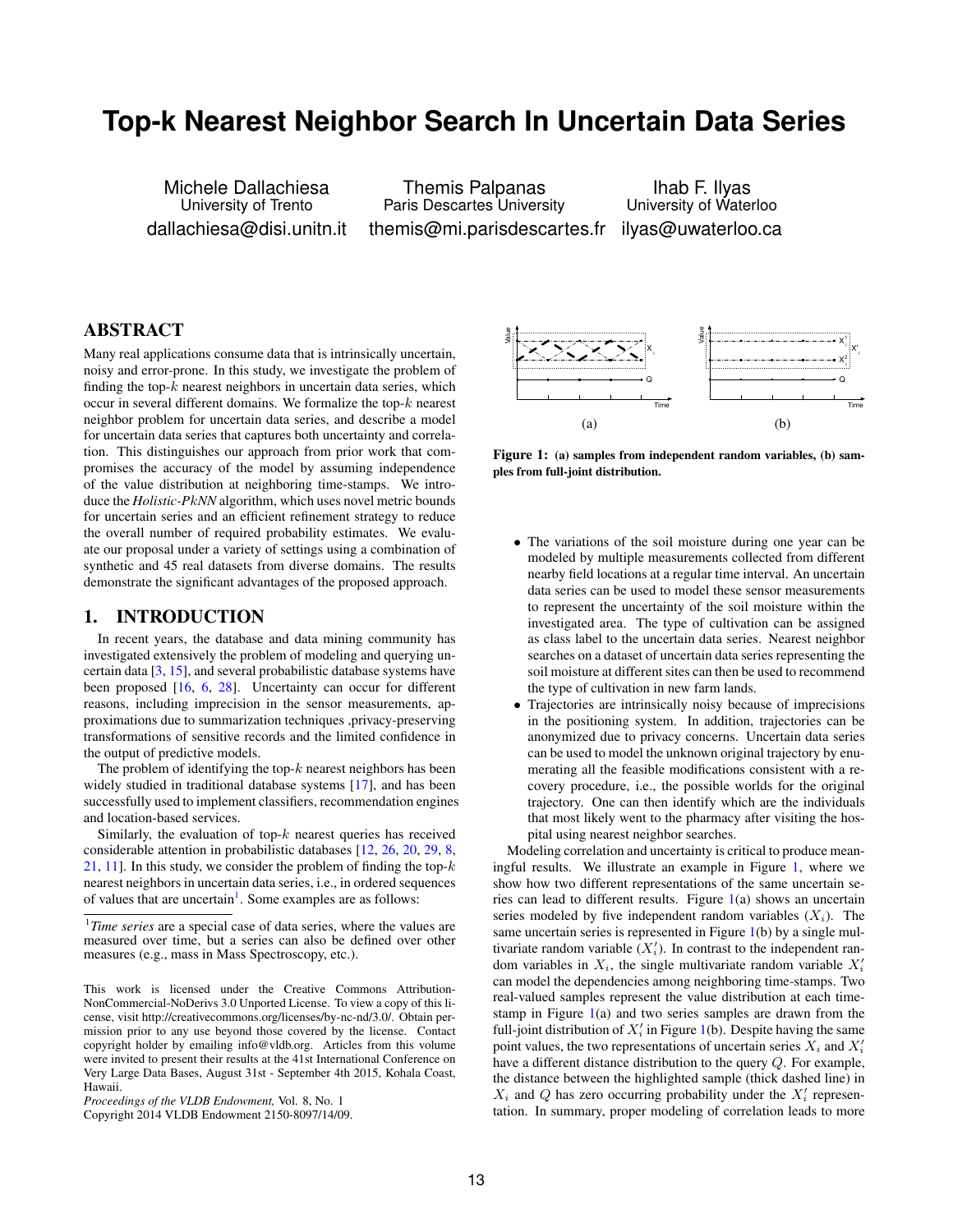accurate results, while removing uncertainty using averaged values may lead to erroneous conclusions. For example, the distance between  $Q$  and the average series obtained averaging the values of  $X_i$ and  $X_i'$  is the same even if their distance distributions differ.

The complexity introduced by correlation and uncertainty poses new challenges for the efficient evaluation of top- $k$  nearest neighbor searches in uncertain data series. Prior studies assumed the value distributions at neighboring time-stamps to be independent as a simplifying assumption. However, correlation of neighboring values is an important property of data series, and ignoring it can lead to erroneous results as demonstrated in Figure 1. Moreover, prior approaches base their efficiency on the iterative refinement of the spatial regions that bound the uncertainty. However, this is not an effective strategy with uncertain data series as their bounding regions overlap with high probability, especially for series with normalized values.

Pioneering studies on modeling and querying uncertain data series include DUST [27], PROUD [31] and MUNICH [7], and have been experimentally and analytically compared in [14]. Figure 2 positions these studies and our proposal, the *Holistic-P*k*NN* algorithm, by their underlying uncertainty model on the x-axis and by their ability to represent correlation on the y-axis. The methods



Figure 2: Mapping of relevant studies, clustered along two dimensions: the underlying uncertainty model, and their ability to retain the correlation of the value distributions of neighboring points.

that consider distribution moments as underlying uncertainty model represent uncertainty using statistics of the series distribution such as the mean, variance and skewness. A different approach consists in the "possible world" semantics, where uncertainty is quantified by a set of possible instantiations, i.e., samples drawn from the series distribution. The techniques reported in the bottom quadrants model uncertain data series as independent sequences of random variables. Independence is a simplifying assumption, and can lead to erroneous results. The moving average [14] can be adapted to leverage the correlation across neighboring points (top-left quadrant). However, moving averages may lead to misleading results.

In this study, we introduce the *Holistic-P*k*NN* algorithm, which represents uncertain data series using full-joint distributions and retains the correlation information. It adopts a "possible world" semantics model, with an uncertain series being represented by a set of sample series drawn from its full-joint distribution, thus enabling the modeling of both uncertainty and correlation. The algorithm starts by estimating the distance bounds between the query and the uncertain series using novel metric bounds, specifically suited to uncertain series. The distance bounds are refined incrementally using a selection strategy that tightens the probability bounds using a small number of iterations and probability estimate computations.

In summary, the contributions of this paper are as follows.

- We formally define the problem of top- $k$  nearest neighbor queries in uncertain data series, and we introduce a representation specific for uncertain data series, which retains the information in the *sequence* of the uncertain series values.
- We propose an iterative algorithm for the evaluation of top- $k$ nearest neighbor queries, which can efficiently refine the candidate result set, leading to a significantly reduced number of probability estimations during the incremental refinement of the probability bounds.
- We further introduce novel metric-space bounds for uncertain series, which are much tighter when compared to traditional solutions. Based on those, we describe an efficient method for the retrieval of the candidate series, using a metric index.
- We perform an extensive experimental evaluation, using 45 real datasets from diverse domains and synthetic datasets. The results demonstrate the effectiveness of the proposed techniques and serve as guidelines for the practitioners.

This paper is organized as follows. In Section 2, we discuss different alternative models of uncertain data series and formally define our problem. In Section 3, we present our proposal. In Section 4, we discuss the experimental results. In Section 5, we survey prior studies and we conclude in Section 6.

# 2. PROBLEM DEFINITION

In this section, we formalize the problem after introducing some definitions. A dataset  $D$  is a set of  $N$  uncertain data series. Similarly to prior works  $[12, 8]$ , we further assume that the uncertain series in  $D$  are independent, i.e., the samples drawn from uncertain series  $X_i$  are independent of the samples drawn from uncertain series  $X_j$ ,  $\forall i \neq j$ .

A data series<sup>2</sup> S is an ordered sequence of n real valued numbers  $S = S[t], 1 \le t \le n$ . An uncertain data series X is a data series whose values at each time-stamp are uncertain. We adopt the attribute-uncertainty model under the "possible world" semantics to represent uncertain series.

A possible instantiation represents a sample value drawn from the full joint distribution of the uncertain series. We denote the value at time-stamp t of sample j of uncertain series  $X_i$  as  $X_i^j[t]$ . The index  $i$  may be omitted for ease of exposition. We formalize the *uncertain data series* model as follows:

DEFINITION 2.1 (UNCERTAIN DATA SERIES MODEL). *An uncertain series* X *of length* n *is represented by* m *series samples. A* series sample  $X^j$  is a sample drawn from the full joint distribution *of X. Formally,*  $X = \{X^j : 1 \le j \le m\}.$ 

An example of uncertain series represented under the *uncertain data series* model is shown in Figure 1(b). As discussed in the introduction, the *uncertain data series* model can represent uncertainty and correlation more accurately than other models that fail to capture the correlation of the value distributions at neighboring time-stamps.

The distance between uncertain series  $X$  and query  $Q$  is uncertain and its distribution is induced by the distance measure. In particular, the distance samples are obtained by evaluating the distance measure between the series instantiations  $X^j$  as defined under the *uncertain data series* model and Q:

DEFINITION 2.2 (SAMPLE DISTANCE DISTRIBUTION). *The sample distance distribution between uncertain series* X *and query*

<sup>2</sup> In the rest of this paper we use the terms *data series*, *time series*, *series* and *sequence*, interchangeably.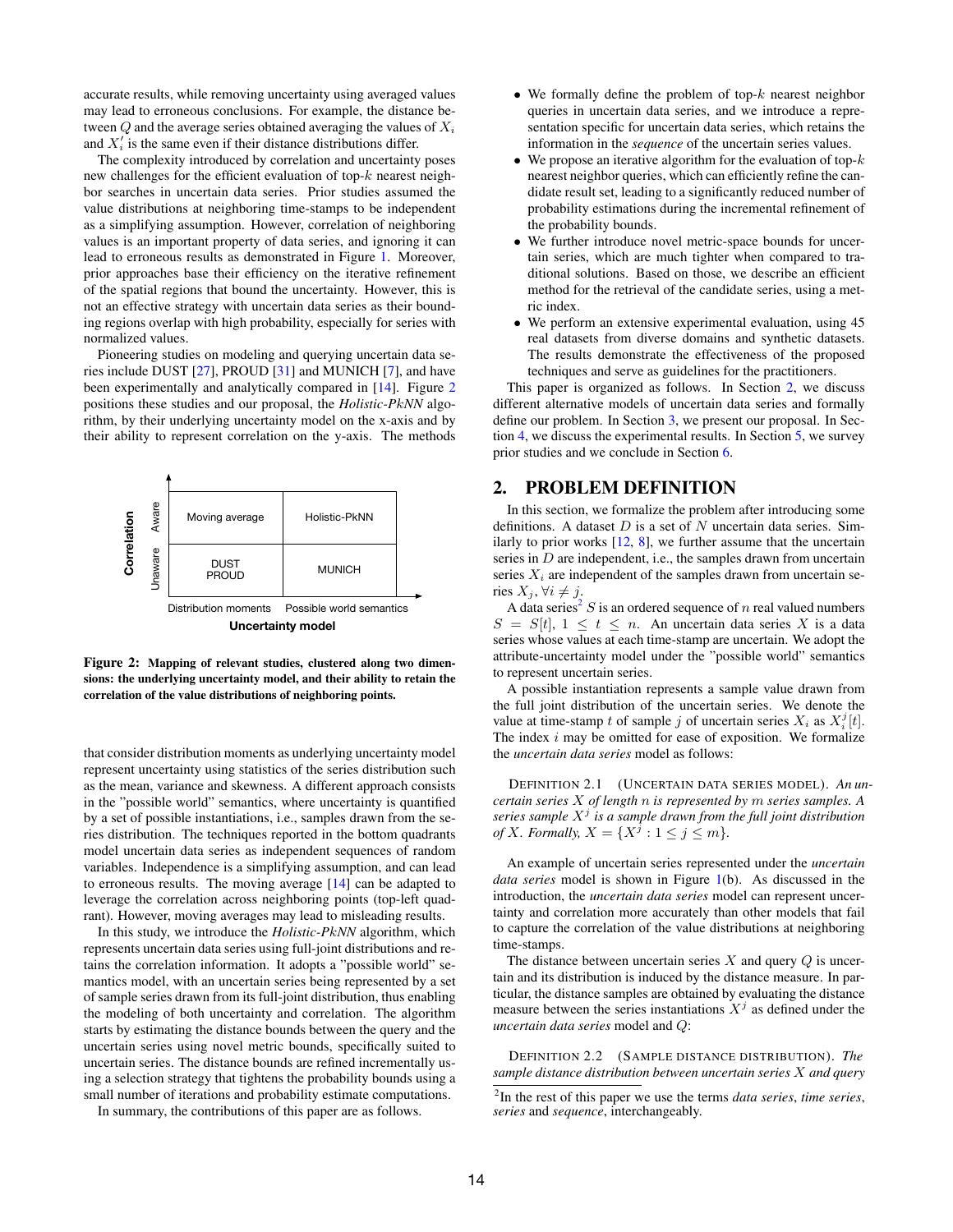*series*  $Q$  *is denoted by*  $Dist(X, Q)$  *and is defined as*  $Dist(X, Q)$  =  ${dist(X^j, Q) : j \in 1, ..., m}$ , where  $dist(X^j, Q)$  is the distance *measure between* Q *and the* j*th instance of* X*.*

We consider the Euclidean distance as reference implementation of the  $dist(\cdot)$  function, however other metric distance measures can be considered as well. Table 1 summarizes the most important symbols used in the rest of the paper.

Now we are ready to formulate the problem of top- $k$  nearest neighbor search in uncertain data series. Let D be a dataset of N uncertain series represented by the *uncertain data series* model with series length  $n$  and number of samples  $m$ . Given a query series  $Q$ , the probability of an uncertain data series  $X_i$  to be the NN (Nearest Neighbor), denoted by  $P_{NN}(Q, X_i)$ , is:  $P_{NN}(Q, X_i)$  =

$$
\int Pr\left(Dist(Q, X_i) = s \land \bigwedge_{\forall j \neq i} Dist(X_j, Q) > s\right) ds \quad (1)
$$

Let  $r(i)$  be a rank function s.t.  $r(i) \leq r(j)$  iff  $P_{NN}(Q, X_i) \geq$  $P_{NN}(X_j, Q)$ . We can now introduce the definition of the top-k probable nearest neighbors:

PROBLEM 2.1 (TOP- $k$  PROBABLE NEAREST NEIGHBORS). *Given a dataset* D *and query* Q*, the top-*k *probable nearest neighbor search Top-k-* $P_{NN}(D, Q, k)$  *returns the k uncertain series*  $X_i$ *with the largest*  $P_{NN}(Q, X_i)$  *probabilities. Formally, the result set is defined as*  $\{X_{r(1)}, ..., X_{r(k)}\}.$ 

We observe that this problem is computationally bound by the evaluation of the  $P_{NN}(Q, X_i)$  probabilities. To this effect, coarse representations of the *sample distance distributions* are used to refine incrementally the probability bounds. The selection of the refinements is crucial, and can affect significantly the time performance  $[12, 20, 8, 11]$ . In this study, we propose a novel selection strategy that can tighten the probability bounds using a smaller number of iterations, thus reducing the overall number of evaluations of the probability bounds. The efficient retrieval of the candidates and the initialization of the probability bounds is implemented using novel metric bounds, specifically suited to uncertain series.

## 3. PROPOSED APPROACH

In this section, we present our proposal for the efficient evaluation of Top- $k-P_{NN}(D, Q, k)$  queries. We present a baseline algorithm and its computational complexity in Section 3.1. An approach that uses coarse representations of the distance samples to

| Notation                                                | Description                                        |
|---------------------------------------------------------|----------------------------------------------------|
|                                                         | Query series                                       |
| k.                                                      | Result set size                                    |
| $\boldsymbol{n}$                                        | Series length                                      |
| m                                                       | Number of uncertain series samples                 |
| $\prime$                                                | Dataset of uncertain series                        |
| N                                                       | Number of uncertain series in dataset $D$          |
| $X_i$                                                   | <i>i</i> th uncertain series                       |
|                                                         | <i>l</i> th sample of <i>i</i> th uncertain series |
|                                                         | <i>l</i> th sample of $X_i$ at time-stamp t        |
| $B_i = [\dot{B}_i^{lb}, B_i^{ub}]$<br>$S_i = \{S_i^l\}$ | PNN bounds for uncertain series $X_i$              |
|                                                         | distance partition for $X_i$                       |
|                                                         | <i>l</i> th distance interval in $S_i$             |
|                                                         | Weight of lth distance interval in $S_i$           |
|                                                         | 1 if X is true, 0 otherwise                        |

Table 1: Notation used in the paper.

obtain estimates of the PNN probability bounds is reported in Section 3.2. We introduce the *Holistic-P*k*NN* algorithm in Section 3.3. The procedure uses the incremental refinement of the distance distributions to determine the result efficiently. The holistic selection of the refinements is discussed in Section 3.4. In Section 3.5 we present different algorithms to prune the search space and to initialize the distance distributions.

#### 3.1 Baseline Algorithm

In this section, we present the baseline algorithm to evaluate topk probable nearest neighbor queries under the *uncertain data series* model. With the independence assumption among the uncertain series  $X_i \in D$ , Eq. 1 can be simplified to:  $P_{NN}(Q, X_i) =$ 

$$
\int Pr(Dist(Q, X_i) = s) \prod_{\forall j \neq i} Pr(Dist(X_j, Q) > s) ds \quad (2)
$$

where the Probability Density Function (PDF),  $Pr(Dist(Q, X_i) =$ s), is essentially used to weight the second term and the inverse of the Cumulative Density Function (CDF),  $Pr(Dist(X_i, Q) > s)$ , is estimated as the ratio of samples matching the inequality condition:

$$
Pr(Dist(X_j, Q) > s) = \frac{1}{|\{r \in Dist(X_j, Q) : r > s\}|}
$$

For ease of exposition, we introduce the  $I(X)$  indicator function:  $I(X)$  evaluates to 1 if the condition X holds, 0 otherwise. The evaluation of Eq. 2 can then be reduced as follows:  $P_{NN}(Q, X_i) =$ 

$$
\frac{1}{m^N} \sum_{s \in Dist(Q, X_i)} \left[ \prod_{\forall j \neq i} \left( \sum_{r \in Dist(X_j, Q)} I(r > s) \right) \right] \tag{3}
$$

where  $1/(m^N)$  results from further simplifications of the  $Dist(Q,$  $X_i$ ) = s terms in Eq.2, and  $Dist(\cdot)$  is a set of distance samples previously defined in Definition 2.2. The Top- $k$ - $P_{NN}(D, Q, k)$ queries are evaluated by determining the  $k$  uncertain series with the largest PNN probabilities, where the  $P_{NN}(Q, X_i)$  estimates are determined using Eq. 3 and the selection algorithm is used to identify the top- $k$  uncertain series [19].

The evaluation of Eq. 3 has a CPU cost of  $O(Nm^2)$ , thus the CPU cost sums up to  $O(m^2 N^2)$  if we consider all  $X_i \in D$ . The time complexity of the selection algorithm is linear to the size of the array (on average) and is bounded by  $O(N)$ . We note that the evaluation of  $P_{NN}(Q, X_i)$  dominates the CPU cost.

# 3.2 Bounding PNN probability estimates

The evaluation of the PNN probabilities is based on the distance measurements between the query series Q and the uncertain series  $X_i$  (Eq. 2.2). Once the distance samples have been determined, the raw series  $X_i$  are not accessed anymore.

In the following we show how coarse representations of the distance samples  $Dist(Q, X_i)$  can be used to determine the bounds for the PNN probability estimates for candidate  $X_i$ . Candidates can be either discarded or added to the result set according to the probability bounds without considering the individual distance samples, a rather expensive operation due to the high number of possible sample combinations in Eq. 3.

DEFINITION 3.1 (DISTANCE INTERVAL). *A distance interval*  $S_i^l$  is a region in the distance space that represents a subset of the *distance samples in* Dist(Q, Xi)*. The lower and upper bounds of*  $S_i^l$  are denoted by  $lb(S_i^l)$  and  $ub(S_i^l)$ , respectively. The associated weight is denoted by  $W_i^l$  and is defined as the ratio of samples in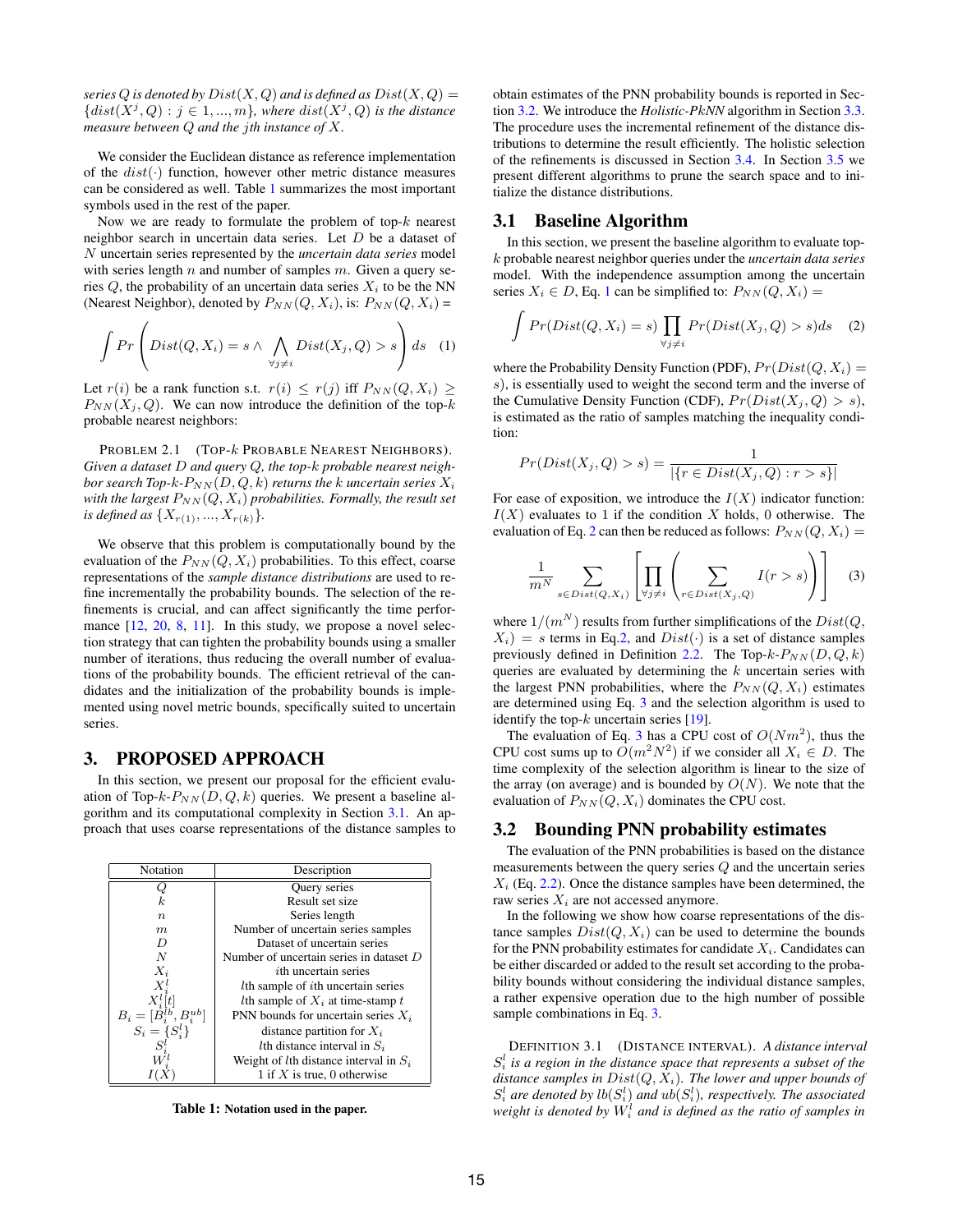

Figure 3: Example of valid distance partition instantiations  $S_i^{min}$ ,  $S_i^{mid}$  and  $S_i^{max}$  representing the distance samples in  $Dist(Q,X_i)$ .

 $Dist(Q, X_i)$  *falling within the interval bounds. Any distance interval*  $S_i^l$  *represents at least a distance sample, i.e.,*  $W_i^l > 0$ . A distance partition  $S_i$  is a set of disjoint distance intervals  $S_i^l$  that *partition the samples in*  $Dist(Q, X_i)$ *.* 

Given a distance partition  $S_i$ , these two properties hold: first, distance intervals  $S_i^{\bar{l}}$  and  $S_i^k$  do not overlap,  $\forall l \neq k$ . Second, the sum of the weights of the distance intervals in the  $S_i$  partition equals to one, i.e.  $\sum_{l} W_{i}^{l} = 1$ .

Distance partitions at different levels of detail can be instantiated to represent the samples in  $Dist(Q, X_i)$ . The number of distance intervals (denoted by  $d$ ) in the partitions ranges between  $1$ and m. We denote with  $S_i^{min}$  the partition instantiation composed by a single distance interval (coarsest level,  $d = 1$ ).  $S_i^{max}$  denotes the partition instantiation composed by  $m$  distinct distance intervals (finest level,  $d = m$ ). An example of  $S_i^{min}$ ,  $S_i^{max}$  and an intermediate valid distance partition instantiation denoted by  $S_i^{mid}$ is reported in Figure 3. Distance partitions can be used to estimate lower- and upper-bounds of the PNN probabilities, denoted by  $P_{NN}^{lb}(Q, X_i)$  and  $P_{NN}^{ub}(Q, X_i)$ , respectively.

The lower-bound  $P_{NN}^{lb}(Q, X_i)$  is determined by using the upperbounds  $ub(S_i^l)$  as representatives of the distance intervals in partition  $S_i$  and the lower-bounds  $lb(S_j^l)$  as representatives of the distance intervals in the other partitions  $S_i$ . The resulting adaptation of Eq.3 is:  $P_{NN}^{lb}(Q, X_i) =$ 

$$
\sum_{S_i^a \in S_i} \left[ W_i^a \prod_{\forall j \neq i} \left( \sum_{S_j^b \in S_j} W_j^b \cdot I(ub(S_i^a) < lb(S_j^b)) \right) \right] \tag{4}
$$

Similarly, the upper-bound  $P_{NN}^{ub}(Q, X_i)$  is determined by using the lower-bounds  $lb(S_i^l)$  as representatives of the distance intervals in partition  $S_i$  and the upper-bounds  $ub(S_j^l)$  as representatives of the distance intervals in the other partitions  $S_i$ . The resulting adaptation of Eq.3 is:  $P_{NN}^{ub}(Q, X_i) =$ 

$$
\sum_{S_i^a \in S_i} \left[ W_i^a \prod_{\forall j \neq i} \left( \sum_{S_j^b \in S_j} W_j^b \cdot I(lb(S_i^a) < ub(S_j^b)) \right) \right] \tag{5}
$$

We denote the probability interval identified by the lower- and upperbounds of the PNN probability estimates by  $B_i$ :

$$
B_i = [P_{NN}^{lb}(Q, X_i), P_{NN}^{ub}(Q, X_i)]
$$

We observe that if we use the finest representation of the distance samples  $S_i^{max}$  for all uncertain series  $X_i \in D$ , then  $P_{NN}^{lb}(Q, X_i)$ and  $P_{NN}^{ub}(Q, X_i)$  can be reduced to Eq.3 and degenerate to the same value,  $P_{NN}(Q, X_i)$ .

The CPU cost of determining the PNN probability bounds using Eq.4 and Eq.5 is bounded by the number of distance intervals in each partition. A low number of distance intervals in each partition is to be preferred. However, PNN bounds might not be tight enough to discriminate the answer set and a more fine-grained representation of the distance partitions may be required to improve sufficiently the PNN bounds. In the next section, we introduce the *Holistic-P*k*NN* algorithm that solves efficiently this problem.

## 3.3 The Holistic-P $kNN$  algorithm

In this section we present *Holistic-P*k*NN*, an iterative algorithm to evaluate Top- $k-P_{NN}(D,Q,k)$  queries as defined in Section 2. The *Holistic-PkNN* algorithm uses the PNN probability bounds  $B_i$ as defined in Section 3.2 and refines incrementally the distance partitions  $S_i$  until convergence at a reduced CPU cost.

After pruning the search space using the coarsest representations of the distance intervals, the procedure refines iteratively the distance partitions of the candidates whose PNN probability bounds overlap with the top- $k$  probability bounds. The algorithm terminates when all candidates are either added to the result set or pruned out.

Let  $top_k(V)$  be the kth largest value in a set V of values, not necessarily distinct. Let  $B^{lb}$  and  $B^{ub}$  be the set of PNN probability lower-bounds and the set of PNN probability upper-bounds, respectively. The critical region  $[c, d]$  is defined as follows:

DEFINITION 3.2 (CRITICAL REGION). Let  $c = top_k(B^{lb})$ and  $d = top_{k+1}(B^{ub})$ *. The critical region* R *is defined as the probability interval*  $R = [c, d]$ *. The critical region is empty if*  $c > d$ .

Uncertain series  $X_i$  whose PNN probability upper bound  $P_{NN}^{ub}(Q,$  $X_i$ ) is lower than the lower bound c of the critical region R have zero probability of being the NN, and can be safely pruned. On the contrary, uncertain series  $X_i$  whose PNN probability lower bound  $P_{NN}^{lb}(Q, X_i)$  is higher than the upper bound d of the critical region R can be safely appended to the result set. We can now formally introduce the set of the active candidates:

DEFINITION 3.3 (ACTIVE CANDIDATES). *Uncertain series*  $X_i$  *is an active candidate iff its PNN probability interval*  $B_i$  *overlaps with the critical region* R*. We denote with* X ∗ *the set of the uncertain series that qualify as active candidates.*

The set of the active candidates  $X^*$  identifies the uncertain series  $X_i$  that can be eligible to enter the result set but require tighter PNN probability bounds to make a final decision. Note that, if  $c > d$ , then the critical region R is empty, and the set of active candidates  $X^*$  is empty. This condition is encountered when the PNN probability bounds are sufficiently tight to discriminate the result set without further refinements.

Figure 4(a) shows an example of a critical region (R) for  $k = 2$ . The uncertain series corresponding to PNN interval  $B_4$  is clearly part of the result set since it dominates all the other PNN bounds. However, PNN bounds  $B_3$  and  $B_2$  overlap and we cannot discriminate between them. Figure 4(b) shows an example of a critical region for  $k = 2$ , s.t. PNN probability bounds  $B_4$  and  $B_3$  dominate all the other PNN bounds and there is no uncertainty on the memberships of the result set. PNN probability bounds of uncertain series  $X_i \in X^*$  are tightened by refining some of the distance partitions. A partition is refined by increasing the number of its distance intervals. We observe that the underlying relationships between different candidates can lead to tighter PNN bounds for candidate  $X_i$  after refining a distance interval in partition  $S_j$ , where  $i \neq j$ .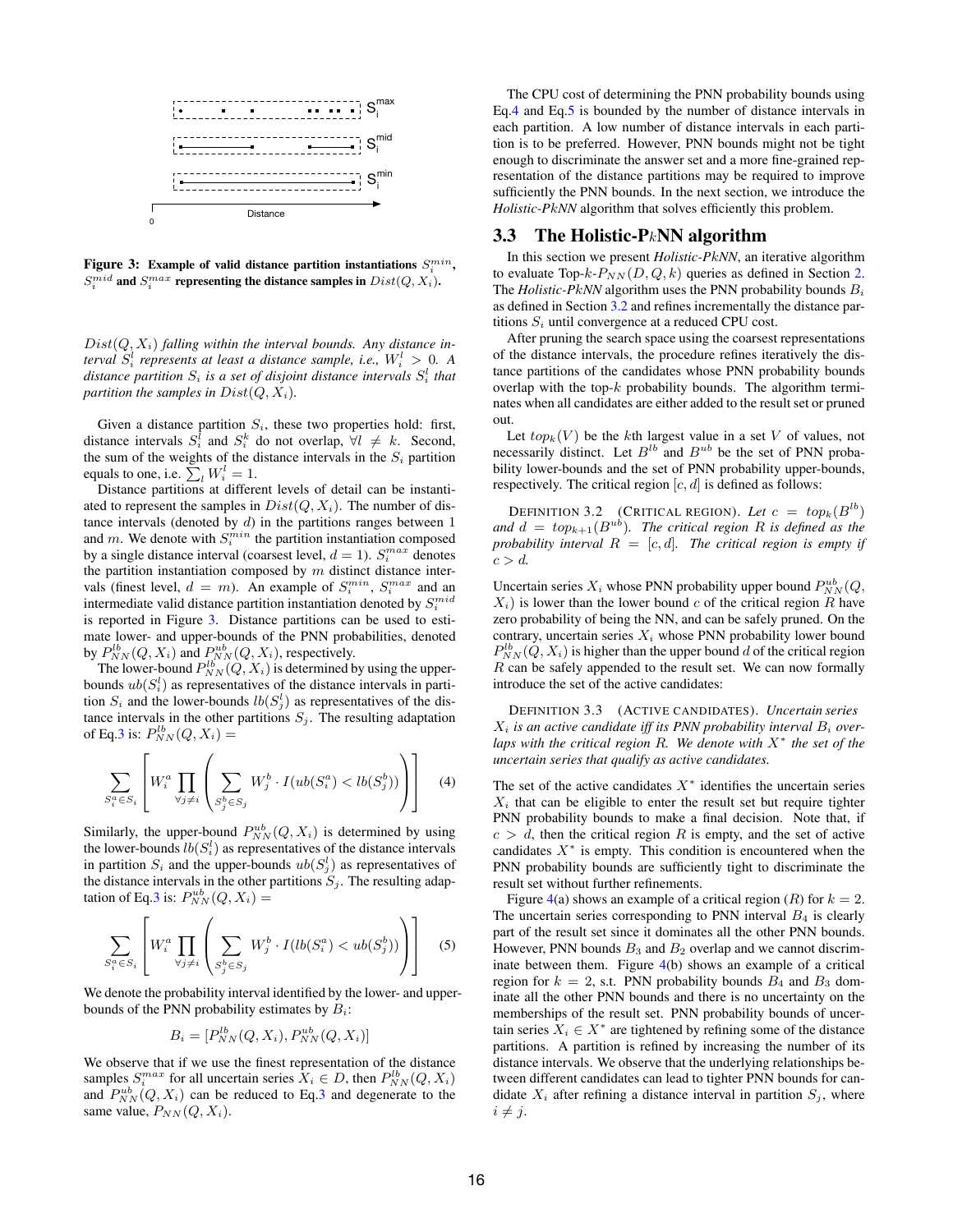

Figure 4: Graph (a) shows an example of critical region  $R$  with overlapping PNN probability bounds  $B_3$  and  $B_2$ . Graph (b) reports an example of empty critical region R.

Let  $S^*$  be the set of the distance partitions  $S_1, ..., S_N$ . Let  $B^*$ be the set of the PNN probability bounds  $B_1, ..., B_N$ . The overall *Holistic-P*k*NN* procedure that refines selectively the distance partitions until convergence of the result set is illustrated in Algorithm 1. Line 1 initializes the distance partitions  $S_i$  for all  $X_i \in D$  to their

**Algorithm 1** Holistic-PkNN(D: dataset, Q: query sequence, k: result set size).

- 1:  $S_i$  ← init-distance-partitions( $Q, X_i$ ) for all candidates  $X_i \in$  $\boldsymbol{D}$
- 2:  $B_i \leftarrow P_{NN}(Q, X_i)$  bounds using Eq. 4 and Eq. 5 for all candidates  $X_i \in D$
- 3: Update critical region  $[c, d]$  using Def. 3.2
- 4: while  $c \leq d$  do
- 5:  $C \leftarrow \text{find-critical}(B^*, [c, d])$
- 6:  $R \leftarrow \bigcup_{X_i \in C}$  find-splits $(S_i)$
- 7: for  $S_i^l \in R$  do
- 8:  $S_i \leftarrow \text{dist-refine}(S_i^l)$
- 9: end for
- 10:  $B_i \leftarrow P_{NN}(Q, X_i)$  bounds using Eq. 4 and Eq. 5 for all active candidates  $X_i \in X^*$
- 11: Update critical region  $[c, d]$  using Def. 3.2
- 12: end while
- 13:  $T \leftarrow \{X_i : P_{NN}^{lb}(Q, X_i) > d\}$

respective  $S_i^{min}$  instances. Efficient algorithms to determine the  $S_i^{min}$  instances are presented in Section 3.5.1. In Line 2, lowerand upper-bounds  $B_i$  for all  $X_i \in D$  are initialized using Eq. 4 and Eq. 5. The bounds  $c, d$  of the critical region R are updated in Line 3 using Definition 3.2. This concludes the initialization of the data structures before the iterative refinement of the PNN probability bounds. The PNN bounds are then tightened iteratively in Lines 4-12 until convergence of the result set, i.e., the termination condition  $c > d$  is met. In each iteration a set of PNN bounds to be tightened is selected (set  $C$ ) and the distance intervals expected to improve the selected PNN bounds are refined (set  $R$ ). The PNN probability bounds of the candidates  $X_i \in X^*$  and the critical region  $[c, d]$  are updated at the end of each iteration. Line 5 identifies the uncertain series  $X_i \in C$  whose PNN bounds are selected for improvement. The implementation of the *find-critical* procedure is presented in Section 3.4. In Line 6 the distance intervals  $S_i^l$  to be refined are identified, and then refined in Lines 7-9. The efficient evaluation of the refinements is discussed in Section 3.5.2. Line 10 updates the PNN probability bounds  $B_i$  of the active candidates  $X_i \in X^*$ . The bounds c, d of critical region R are then updated in Line 11. Finally, the result set is constructed in Line 13.

We note that the *find-splits* procedure may return the same distance interval  $S_i^l$  to tighten the PNN probability bounds of differ-

ent candidates. However, the distance interval  $S_i^l$  gets refined only once by the *dist-refine* function. Multiple PNN bounds can benefit holistically from the same refinement, keeping the global number of refinements as low as possible (thus making the evaluation of the PNN bounds in Line 10 more efficient).

LEMMA 1 (TERMINATION). *Algorithm 1 always terminates after a finite number of partition refinements.*

Proof. Let  $S^*$  be the set of distance partitions  $S_i$  initialized in Line 1 with their respective  $S_i^{min}$  instances. Lines 4-12 ensure that at least one partition  $S_i$  is refined at every iteration. In the worst case, all distance partitions  $S_i \in S^*$  are refined completely, obtaining their respective  $S_i^{max}$  instances. Consequently, the PNN probability bounds  $B_i$  converge to the exact probability estimate, i.e.  $P_{NN}^{lb}(Q, X_i) = P_{NN}^{ub}(Q, X_i)$ . It is then easy to show that  $top_{k+1}(B^{ub})$  <  $top_k(B^{lb})$ , i.e.,  $d \langle c$ . We assume that the  $P_{NN}(Q, X_i)$  estimates are distinct values, i.e., if  $P_{NN}(Q, X_i) =$  $P_{NN}(Q, X_j)$  then it must be that  $i = j$ .

# 3.4 Tightening the PNN bounds

The optimal search path to identify the top- $k$  probable nearest neighbors in the *Holistic-P*k*NN* method (Algorithm 1) minimizes the number of partition refinements (Lines 7-9) and minimizes the number of evaluations of the PNN probability bounds (Line 10). Unfortunately its determination is computationally prohibitive, as it would require an extensive search in the solution space of the possible refinements, altogether with repeated evaluations of the PNN probability bounds. The incurred CPU cost would deny any expected benefit provided by the iterative refinements, and this motivates the introduction of efficient sub-optimal algorithms.

In this section, we discuss efficient implementation of the functions *find-critical* and *find-splits* used in Algorithm 1. While the procedure *find-critical* identifies the PNN bounds  $B_i$  to be tightened, procedure *find-splits* finds the refinements in the distance partitions  $S_i$  to be applied.

#### *3.4.1 find-critical*

We identify the candidates whose probability bounds have to be tightened as the set of the active candidates,  $X^*$ . In contrast to selection heuristics [26, 8] proposed in prior studies, our experiments show that it is more convenient to consider all the candidates in the critical region at each iteration rather than a small subset.

#### *3.4.2 find-splits*

Given a set or uncertain series R, the *find-splits* procedure identifies the best distance intervals  $S_i^l$  of the distance partitions  $S_i$  to be splitted, i.e., refined. First, we discuss the importance of the dependencies across different distance partitions in the selection of the refinements to apply.

LEMMA 2 (DEPENDENCIES IN DISTANCE PARTITIONS). *Tightening the PNN probability bounds*  $B_i$  *of candidate*  $X_i \in X^*$ *may require some refinements in the distance partition*  $S_j$ ,  $j \neq i$ . *Uncertain series*  $X_j$  *may not belong to the active set, i.e.,*  $X_j \notin$ X ∗ *.*

Demonstration by example. Let D be a dataset with  $N = 4$  and  $m = 3$ . Let  $S_1$ ,  $S_2$ ,  $S_3$  and  $S_4$  be the instantiated distance partitions:  $S_1 = \{ [2, 2] : 0.33, [4, 4] : 0.33, [6, 6] : 0.33 \}, S_2 =$  $\{[4, 8] : 1\}, S_3 = \{[1, 1] : 0.33, [5, 5] : 0.33, [9, 9] : 0.33\}$  and  $S_4 = \{ [1, 1] : 0.33, [3, 3] : 0.33, [7, 7] : 0.33 \}.$ 

The PNN probability estimates determined using the Eq.4 and Eq.5 result in the following  $B_i$  bounds:  $B_1 = [0.14, 0.25], B_2 =$  $[0.22, 0.25], B_3 = [0.22, 0.25]$  and  $B_4 = [0.37, 0.37]$ .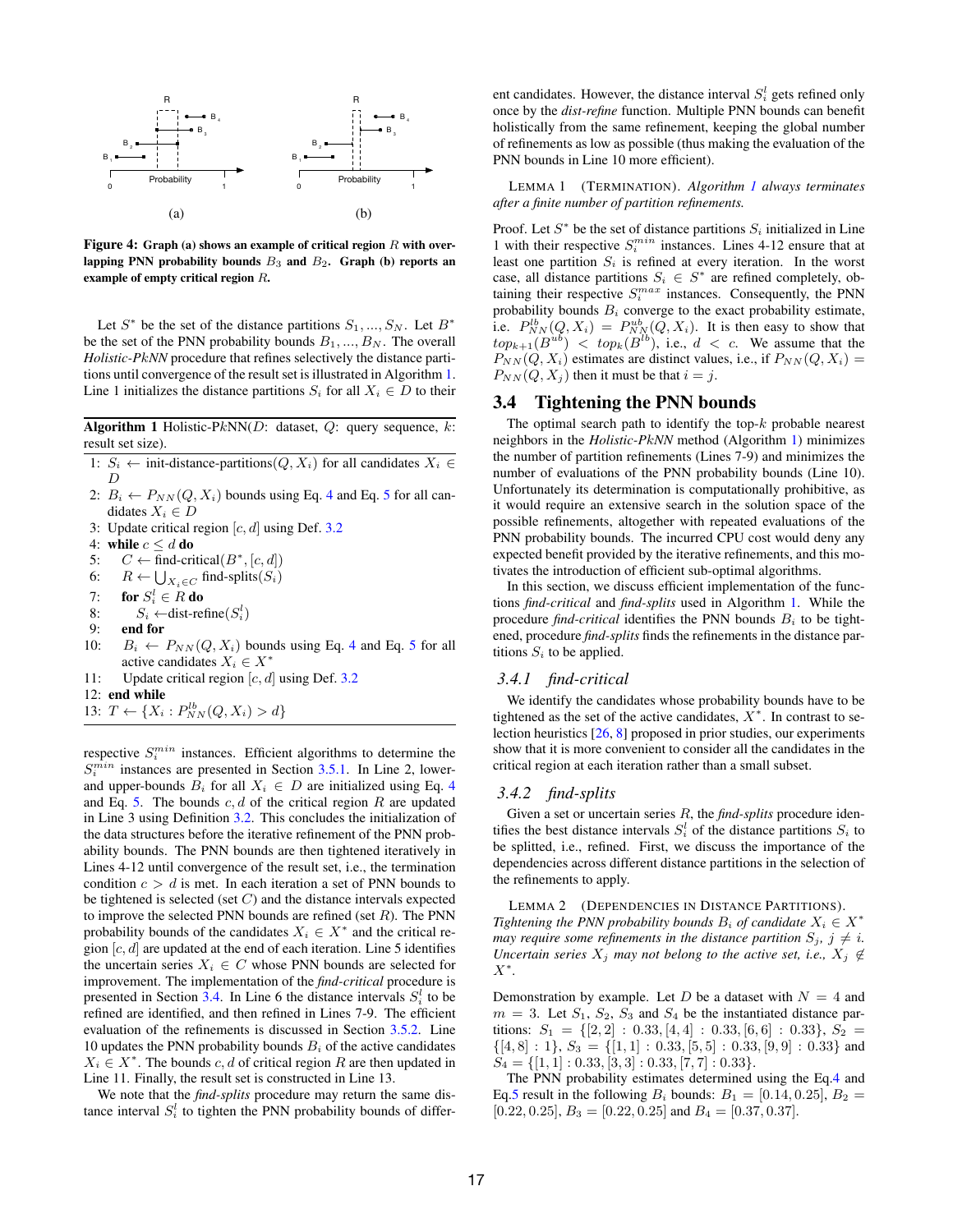

Figure 5: Graph (a) shows the distance partitions  $S_i$  and graph (b) reports their respective PNN bounds  $B_i$ .

We want to identify the top-2 most probable nearest neighbors, i.e.,  $k = 2$ . Figure 5(a) and Figure 5(b) show the corresponding distance partitions  $S_i$  and the PNN probability bounds  $B_i$ , respectively. We observe that the candidate uncertain series  $X_4$  and  $X_1$ can be safely appended to the result set and discarded, respectively. We are unable to discriminate the PNN probabilities of  $X_2$  and  $X_3$ . However, distance partitions  $S_1$ ,  $S_2$  and  $S_3$  have been fully refined to their  $S_i^{max}$  instantiations and cannot be refined further. There is no other choice than refining samples in the distance partition  $S_2$ , whose respective uncertain series  $X_2$  is not in the set of the active candidates  $X^*$  and has zero probability of being part of the result.

We introduce the *Pair-split* method in Algorithm 2 as baseline implementation of the *find-split* procedure. Let  $width(S_i^a)$  be the distance width of the distance interval  $S_i^a$ . The algorithm iterates

**Algorithm 2** Pair-split( $S_i$ : distance partition) 1:  $R \leftarrow \emptyset$ 2:  $score_{best} \leftarrow 0$ 3: for  $\forall (S_i^a, S_j^b)$  s.t.  $S_i^a \in S_i \wedge S_j^b \in S_j \wedge i \neq j$  do 4:  $score \leftarrow W_i^a \cdot width(S_i^a) + W_j^b \cdot width(S_j^b)$ 5: if  $score > score_{best} \wedge S_i^a$  overlaps with  $S_j^b$  then 6:  $R \leftarrow \{S_i^a, S_j^b\}$ 7:  $score_{best} \leftarrow score$ 8: end if 9: end for

over all combinations of the  $(S_i^a, S_j^b)$  pairs (Lines 3-9). Line 4 defines a score based on the two interval weights and the respective distance widths. Lines 5-8 select the pair  $(S_i^a, S_j^b)$  s.t. they overlap with the largest score value.

Intuitively, splitting the pair of overlapping distance intervals  $(S_i^a, S_j^b)$  whose weighted width is the largest is expected to improve the PNN probability bounds of the respective PNN probability estimates  $B_i$  and  $B_j$ , respectively.

Note that the *pair-split* algorithm considers only pair-wise dependencies between distance intervals. However, there may be a distance interval  $S_i^a$ , overlapping with a large number of distance intervals  $S_j^b$ , whose score is too low to get selected. In the next section, we propose heuristics that overcome this limitation.

### *3.4.3 Uncertainty-aware distance refinements*

In this section we discuss how to identify a pair of refinements to tighten the PNN bounds  $B_i$  by looking explicitly at the candidate refinements in distance partition  $S_i$  and in distance partitions  $S_i$ ,  $\neq i$ . The proposed heuristics consider the pair-wise dependencies between different distance partitions  $S_i$  and  $S_j$ ,  $i \neq j$ .

First, we identify the best distance interval  $S_i^a$  to tighten the PNN bounds  $B_i$ . We observe that refining  $S_i^a$  may be beneficial to tighten  $B_i$  only if it overlaps with one or more distance intervals

 $S_j^b$ ,  $j \neq i$ . Among the  $S_i^a$  candidate refinements, we select the  $S_i^{\alpha}$  candidate that maximizes the weighted sum of the overlapping distance intervals with all other partitions  $S_j$  s.t.  $j \neq i$ . Function *select-inner* implements this strategy:

select-inner
$$
(Q, X_i)
$$
 =  $\underset{S_i^a \in S_i}{\text{argmax}}$   
\n
$$
W_i^a \prod_{\forall j \neq i} \left( \sum_{S_j^b \in S_j} W_j^b \cdot I(lb(S_i^a) < ub(S_j^b) \land ub(S_i^a) > lb(S_j^b)) \right) \tag{6}
$$

Second, we identify the best distance interval  $S_j^b$  to tighten the PNN bounds  $B_i$  s.t.  $j \neq i$ . Similarly, we observe that refining  $S_j^b$  may be beneficial to tighten  $B_i$  only if it overlaps with one or more distance intervals in  $S_i$ . Among the  $S_j^b$  candidate refinements, we select the  $S_i^b$  candidate refinement that maximizes the weighted sum of overlapping distance intervals with the distance intervals in partition  $S_i$ . Function *select-outer* implements this strategy:

select-outer
$$
(Q, X_i)
$$
 =  $\operatorname*{argmax}_{S_j^b \in S_j, \forall j \neq i}$   
\n
$$
W_j^b \sum_{S_i^a \in S_i} W_i^a \cdot I(ub(S_i^a) > lb(S_j^b) \land lb(S_i^a) < ub(S_j^b))
$$
\n<sup>(7)</sup>

The *find-split* procedure can be implemented by returning the distance intervals identified by the *select-inner* and the *select-outer* heuristics. We observe that the computation of Eq.6 can be combined efficiently with the evaluation of the PNN upper-bound in Eq.5 because of the similarities in the formulation and in the verified inequalities. Eq. 7 cannot be combined in a similar way with the evaluation of the PNN intervals because of the different ordering in the enumeration of the distance interval pairs.

#### 3.5 Distance Partitions

We now discuss an efficient implementation of the procedure *init-distance-partitions* that initializes the distance partitions  $S_i$ , and their incremental refinement required in the *dist-refine* function in Algorithm 1.

## *3.5.1 Initialization*

The *init-distance-partitions* procedure initializes the distance partitions  $S_i$  for all candidates  $X_i \in D$ . We consider two different implementations that can be used to construct the distance partitions using their  $S_i^{min}$  instantiations.

First, we present distance bounds inspired by the spatial properties of the uncertain series. The value of an uncertain series  $X_i$  can be bounded by the minimum and maximum values at each timestamp across all its instantiations  $X_i^l$ , where  $1 \leq l \leq m$ . The lower-bound series of uncertain series  $X_i$  at time-stamp t (denoted by  $X_i^{lb}[t]$ ) is defined as:

$$
X_i^{lb}[t] = X_i^l[t] : X_i^l[t] \le X_i^k[t] \,\forall \, k \in \{1, ..., m\}
$$

Similarly, the upper-bound series of uncertain series  $X_i$  at timestamp t (denoted by (denoted by  $X_i^{ub}[t]$ ) is defined as: l

$$
X_i^{ub}[t] = X_i^l[t] : X_i^l[t] \ge X_i^k[t] \,\forall \, k \in \{1, ..., m\}
$$

DEFINITION 3.4 (UNCERTAIN SERIES ENVELOPE). Let  $X_i^{lb}$ and  $X_i^{ub}$  be the lower-bound and upper-bound series of uncertain *series* Xi*, respectively. The uncertain series envelope of uncertain* series  $X_i$  is defined as the pair of series  $E_i = (X_i^{lb}, X_i^{ub})$ .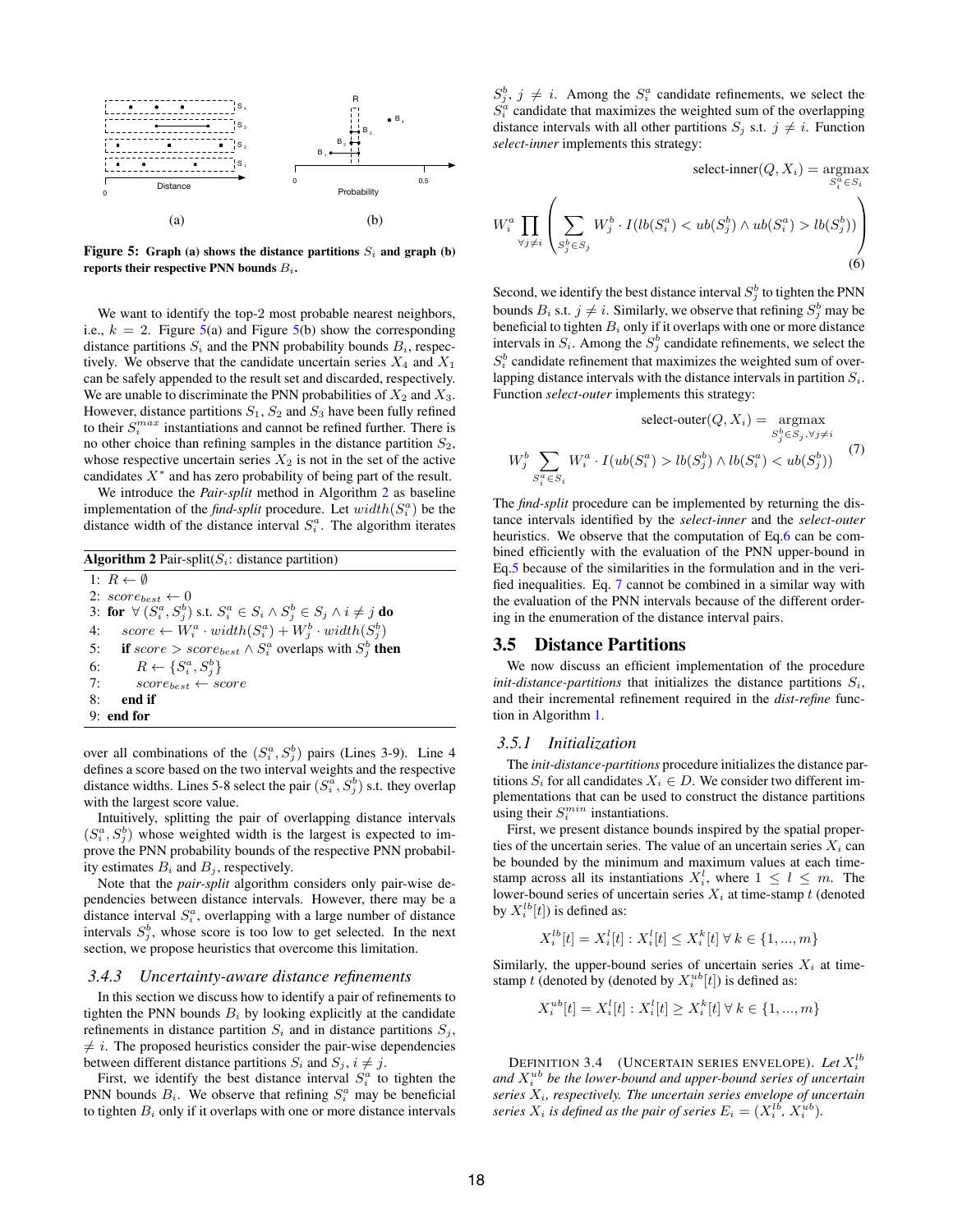

Figure 6: Graph (a) shows an example of uncertain series envelope. Graph (b) illustrates an example of metric distance bounds.

Figure 6(a) shows an example of an uncertain series envelope. We observe that the uncertain series envelope  $E_i$  identifies the smallest n-dimensional hyper-rectangle enclosing all instantiations of uncertain series  $X_i$ . Note that Uncertain series envelopes are equivalent to the concept of Minimum Bounding Rectangles (MBRs), a popular representation of bounding regions in spatial indexes. Envelopes can be pre-computed, since they don't depend on the query series. Given a query  $Q$ , an uncertain series envelope  $E_i$  can be used to determine the lower-bound of the distance samples in  $Dist(Q, X_i)$  as follows:  $spatial_{lb}(Q, X_i) =$ 

$$
\sqrt{\sum_{1 \leq t \leq n} \left\{ \begin{array}{ll} 0 & \text{if } X_i^{lb}[t] \leq Q[t] \leq X_i^{ub}[t] \\ (Q[t] - X_i^{lb}[t])^2) & \text{otherwise} \end{array} \right.}
$$
\n(8)

Similarly, the upper-bound (denoted by  $spatial_{ub}(Q, X_i)$ ) of the distance samples in  $Dist(Q, X_i)$  is defined as:  $spatial_{ub}(Q, X_i)$  =

$$
\sqrt{\sum_{1 \le t \le n} max((Q[t] - X_i^{lb}[t])^2, (Q[t] - X_i^{ub}[t])^2)}
$$
(9)

The distance bounds between uncertain series  $X_i$  and query  $Q$  are determined by measuring the minimum and maximum distances between the uncertain series envelope  $E_i$  and query  $Q$ . An equivalent formulation of the distance lower-bound can be found in [30]. On the contrary, the upper-bound  $spatial_{ub}(Q, X_i)$  is novel.

We introduce now a different formulation of distance bounds, inspired by the metric properties of the distance function. Let P be a series serving as *pivot* in the metric space. A *pivot* is a series that has been selected as representative series during the distance computations, and its distance to an uncertain series  $X_i$  can be used to bound the distance between  $X_i$  and the query  $Q$  thanks to the triangle inequality property. We note that the triangular inequality holds only in metric spaces, i.e. distance spaces induced by metric distance measures.

Let  $d_{PX}$  be the maximum distance between series P and all  $X^l$ instantiations, i.e.  $d_{PQ} = max(Dist(X_i, P))$ . Let  $d_{PQ}$  be the distance between P and Q, i.e.,  $d_{PQ} = dist(P, Q)$ .  $d_{PX}$  can be pre-computed, since it does not depend on the query  $Q$ . Figure  $6(b)$ shows an example (only distances are relevant, the example is projected in two dimensions for ease of exposition).

Given a query  $Q$ , a pivot  $P$  and uncertain series  $X$ , the distance between  $X$  and  $Q$  is bounded by the following lower-bound:  $max(0, d_{PO} - d_{PX})$ . Similarly, one can define an upper-bound for the distance between X and Q:  $D_{PQ} + D_{PX}$ . These bounds have been widely used in index structures for metric spaces [24, 10]. Multiple pivot series can be combined to increase to improve

the distance bounds as follows. Let  $P^*$  be a set of pivot series. The best lower-bound (denoted by  $metric_{lb}(Q, X_i)$ ) is determined using the pivot P s.t. it maximizes  $max(0, d_{PO} - d_{PX})$  and the best upper-bound (denoted by  $metric_{ub}(Q, X_i)$ ) is determined using  $P'$  s.t. it minimizes  $d_{P'Q} + d_{P'X}$ :

$$
metric_{lb}(Q, X_i) = \max_{P \in P^*} max(0, d_{PQ} - d_{PX})
$$

$$
metric_{ub}(Q, X_i) = \min_{P \in P^*} (d_{PQ} + d_{PX})
$$

The tightness of the metric bounds depends on the quality of the selected pivot series. In the experimental evaluation we consider different strategies that have been proposed in prior works.

The distance partitions  $S_i$  for all uncertain series  $X_i$  are initialized using their spatial or metric bounds in the *Holistic-P*k*NN* algorithm using a linear scan on the dataset  $D$ . We observe that in the worst case all distance bounds obtained using metric or spatial bounds overlap. If the initial distance bounds overlap then further refinements are needed to discriminate the respective PNN probability bounds. In the following, we discuss how distance partitions are refined incrementally.

#### *3.5.2 Refinement*

Let  $S_i$  be a distance partition to be refined and let  $S_i^l$  be the distance interval that has been previously selected for refinement by the *find-splits* procedure as presented in Section 3.4.2.

If the bounds of the distance interval  $S_i^l$  have been determined using metric or spatial distance bounds (Section 3.5.1), then  $lb(S_i^l)$ and  $ub(S_i^l)$  are lower- and upper-estimates of  $min(Dist(Q, X_i))$ and  $max(Dist(Q, X_i))$ , respectively. We substitute  $S_i^l$  with a new distance interval  $S_i^k$  s.t.  $lb(S_i^k) = min(Dist(Q, X_i))$  and  $ub(S_i^k) = max(Dist(Q, X_i))$ . Please note that, after the substitution, the distance partition  $S_i$  is a new instantiation of the distance partition  $S_i^{min}$ . Distance samples  $Dist(Q,X_i)$  are maintained in a sorted array. The optimal distance bounds  $min(Dist(Q, X_i))$  and  $max(Dist(Q, X_i))$  of the new instantiation of  $S_i^{min}$  serve as first refinement for  $S_i$ .

In case of subsequent refinements, the refinement of the distance interval  $S_i^l$  is performed by partitioning the region covered by  $S_i^l$ into two new distance intervals. Let  $p_{lb}$ ,  $p_{ub}$  be a pair of pointers to the sub-array in the  $Dist(Q, X_i)$  sorted array that identifies the lowest and highest distance sample in  $S_i^l$ , and let  $dist_{mid}$  be the value that partitions the region defined by  $S_i^l$  into two equi-width regions. Then, the closest sample to  $dist_{mid}$  in the sub-array identified by pointers  $p_{lb}, p_{ub}$  is used as largest sample in the new left partition, and its immediate next sample in the sorted array is used as lowest sample in the new right partition.

While the first refinement is very expensive, since it requires the evaluation of the distance samples in  $Dist(Q, X_i)$ , the CPU cost of subsequent refinements is negligible: it is bounded by the cost of evaluating a binary search on a subset of the distance samples, i.e.,  $O(log(m))$ . Recall that m is the number of  $X_i$  instantiations.

## 4. EXPERIMENTAL RESULTS

In this section we empirically evaluate our proposal under a variety of settings, assessing time performance and accuracy. We implemented all techniques in C++, and ran the experiments on a Linux machine with Intel Xeon 1.80GHz processors and 64GB of RAM. For all results, we report the averages of the measurements obtained from 10 independent runs, as well as the 95% confidence intervals. Confidence intervals are reported when the y-axis is not in log scale for clearness.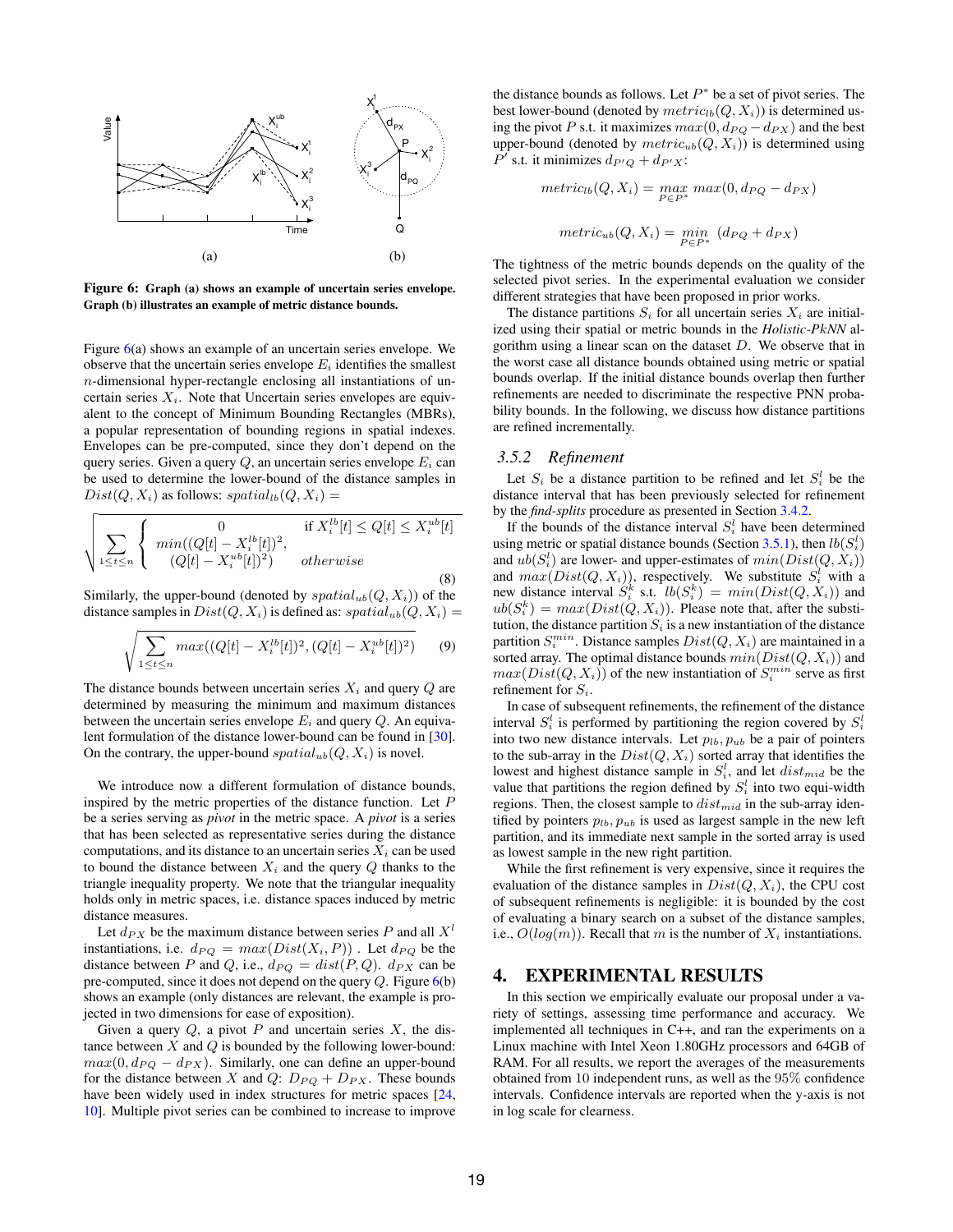Datasets: We consider real and synthetic datasets. Time performance is assessed on synthetic datasets constructed as follows. Let  $walk<sub>i</sub>$  be a random walk of length n where the value difference between neighboring time-stamps is a normally distributed random variable with zero mean and unit standard deviation. The series  $walk<sub>i</sub>$  is then normalized [25], obtaining a new series denoted by seed<sub>i</sub>. The *l*-th sample of uncertain series  $X_i$ ,  $X_i^l$ , is obtained by adding samples drawn from a normally distributed random variable  $N(0, \sigma)$  to the seed<sub>i</sub> values. Finally, the samples are normalized again. The procedure is repeated independently for each uncertain series  $X_i$ . Please note that the seed series seed<sub>i</sub> used to generate the samples of uncertain series  $X_i$  is different from the other seed series  $seed_i$ ,  $j \neq i$ . Random queries are generated similarly (and independently) to the  $X_i$  series samples.

Accuracy is assessed on a second different synthetic dataset that allows us to assign class labels to the queries according to the generation model. Uncertain series are derived for a single seed series. The samples of uncertain series  $X_i$  are obtained by perturbing the seed series with standard deviation  $\sigma = \alpha + i\beta$ .  $\alpha$  ensures a minimum distance to the seed series and  $\beta$  imposes a total order on the distance of the seed series and the uncertain series that we use as ground truth. We observe that series  $X_1$  is the NN to the seed series according to this perturbation model, and its seed is used as query. We additionally consider 45 real datasets from the UCR time series collection (described in detail in [1]) with class labels. The datasets are divided into two sets, *train* and *test*. We assume that these raw series are samples drawn from unknown distributions that may be noisy and error-prone. Similarly to prior works [8, 11, 12, 21, 31, 7, 27, 14], uncertain series are constructed from the series in the *train* set: first, normalized real series are used as seed series seed<sub>i</sub>. Second, the perturbation standard deviation  $\sigma$  is used to generate positive samples of the normal distribution, then used independently as perturbation standard deviation  $\sigma'$  for each sample. The resulting uncertain series is composed by a set of samples whose perturbation standard deviation varies and is controlled by σ.

Evaluation measures: We now describe how accuracy and time performance have been assessed. Given a random query series Q drawn from the *test* set, the class label associated with the uncertain series identified as the NN in the *train* set is assigned as label. For each method we compute the confusion matrix  $M$  ( $M_{ij}$  is the count of query series assigned to class  $i$  instead of  $j$ ). Accuracy is defined as the ratio of true positives for all class labels:

$$
Accuracy = \frac{1}{|test|} \sum M_{ii},
$$
 (10)

where  $|test|$  is the size of the *test* set. If all queries are labeled correctly, M is a diagonal matrix. The experiment is repeated several times on each dataset (*train* and *test* pair sets) to get statistically significant results. We note that the very same results can be obtained using different algorithms that implement the top-k probable nearest neighbor queries as formulated in Section 2.

The time performance is measured as the time required to evaluate the specified queries. In the first set of experiments, we also evaluate the quality of diverse strategies to prune the search space. Algorithms: The time performance of our algorithm is compared to the *Baseline* algorithm (presented in Section 3.1), and an adaptation of the *Find-TopK-PNN* method [8]. The algorithm *Find-TopK-PNN* has been designed to minimize the number of I/O operations: uncertain series are retrieved in min-distance order to the query. The PNN probability upper-bound of a virtual object is used to bound the PNN upper-bound probabilities of all non-retrieved objects, and it is used to control the retrieval of new uncertain se-

| Parameter                       | Range                              |
|---------------------------------|------------------------------------|
| No. of samples $(m)$            | $[100, \ldots, 500, \ldots, 1000]$ |
| No. of uncertain series $(N)$   | [100, , 1000, , 100000]            |
| Standard deviation ( $\sigma$ ) | [0.1, , 0.5, , 1]                  |
| Series length $(n)$             | [100, , 256, , 1000]               |
| Result set size $(k)$           | $\left[1, , 16\right]$             |

Table 2: Experiment parameter configuration ranges. Default values are indicated in bold.

ries until convergence is reached. Our adaptation, named *Holistic-P*k*NN-Virtual*, considers our best-performing combination of the procedures for the initialization and the refinement of the distance partitions, and for the evaluation of the PNN probability bounds. We also evaluate four distinct versions of our algorithm, *Holistic-P*k*NN*, which correspond to different combinations of the *find-critical* and *find-splits* implementations: the *find-critical* function can be implemented using the *multi-simulation* procedure [26] (denoted by the suffix *M*), or by enumerating all candidates whose PNN probability bounds overlap with the critical region (denoted by the suffix *H*); the *find-splits* function can be implemented using the *pair-split* method (Algorithm 2, denoted by the suffix *P*), or using the *select-inner* and *select-outer* procedures (Eq. 6 and Eq. 7, denoted by the suffix *S*). From our experiments, the optimal configuration is *Holistic-P*k*NN-HS*, also denoted in short by *Holistic-PkNN*. Similarly to [5], we use the average of the series samples as unique pivot for each uncertain series. We note that the algorithms *Baseline*, *Holistic-P*k*NN-Virtual* and *Holistic-P*k*NN* are different algorithms that return the very same result set as defined by the formulation of top-k probable nearest neighbor queries defined in Section 2.

We further evaluate an adaptation of M-trees to prune the search space. An M-tree is a tree whose nodes represent regions in a metric space and can be used to index objects in metric spaces [24]. In contrast to the original M-tree where a leaf node is used to represent a set of indexed objects stored on disk, each leaf node indexes an uncertain series.

The accuracy of our proposal is compared to the algorithms DUST [27] and *Euclidean-AVG*. The DUST algorithm models the uncertain series as a series of independent random variable, and the distance between the query and the uncertain series is based on the probability of their distance to be zero. The *Euclidean-AVG* algorithm averages all samples to obtain their average series, that is then used as representative to determine a distance measure between the uncertain series and the query.

The parameters considered in the experiments are summarized in Table 2. When not explicitly stated, we use the default configuration value (highlighted in bold).

## 4.1 Effectiveness of Pruning Strategies

The tightness of the distance bounds during the initialization of the distance partitions as detailed in Section 3.5.1 can greatly reduce the processing time, thanks to the early pruning of a large fraction of the candidate uncertain series. In the first set of experiments, we measure the ratio of candidates that cannot be pruned immediately after the initialization of their distance partitions for the *spatial*, *metric* and *exact* distance bounds on synthetic datasets constructed to evaluate the time performance. Recall that the *spatial* and *metric* distance bounds can be estimated efficiently (Section 3.5), while *exact* distance bounds require the evaluation of the exact distance samples in  $Dist(Q, X_i)$ . We stress that the *spatial* and *metric* distance bounds lower- and upper-bound the *exact* distance bounds and the final produced result is exactly the same.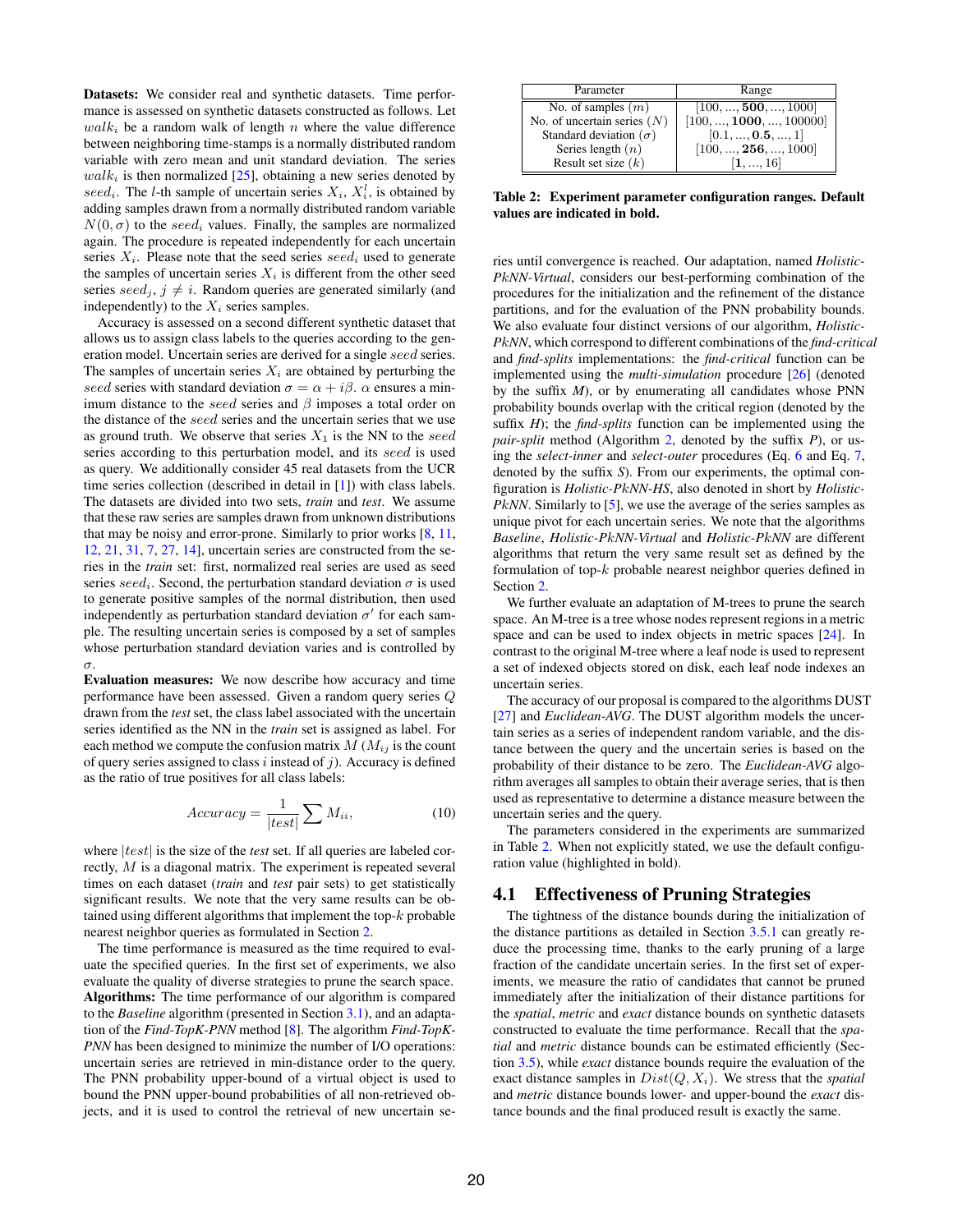

Figure 7: Ratio of retained candidates when varying the number series samples m.

Figure 8: Ratio of retained candidates when Figure 9: Ratio of retained candidates when varying the perturbation standard deviation  $\sigma$ . varying the uncertain series length  $n$ .

In Figure 7 we report the ratio of the retained uncertain series after pruning the candidates based on the distance partitions initialized using the *exact*, *metric* and *spatial* distance bounds with perturbation standard deviation  $\sigma = 0.2$  when varying the number of samples, m. The *exact* distance bounds are the most accurate, followed by the *metric* and then the *spatial* distance bounds. The average ratio of the retained candidates is 0.7%, 19% and 57% when the distance partitions are initialized using the *exact*, *metric* and *spatial* distance bounds, respectively. We observe a slight increase in the ratio of retained candidates as the number of samples  $m$  increases. Recall that the  $m$  samples are drawn from a normal distribution. As the number of samples  $m$  increases, the probability that at least a few samples deviate significantly from the mean value increases. Although the distance bounds are affected by outlier samples, the overall sample distribution is stable and does not depend on the number of samples.

In the next experiment, depicted in Figure 8, we vary the perturbation standard deviation  $\sigma$ , and report the ratio of retained uncertain series after pruning the candidates based on their initialization of the distance partitions for the *spatial*, *metric* and *exact* distance bounds. As the perturbation standard deviation  $\sigma$  increases, the pruning power of the different initializations for the distance partition is reduced. With *exact* bounds, 20% of the candidates is retained when  $\sigma$  approaches 1.0. On the contrary, 100% of the candidates are retained when σ approaches 0.4 and 0.8 for the *spatial* and *metric* bounds, respectively.

In Figure 9 we report the ratio of retained uncertain series after pruning the candidates based on their initialization of the distance partitions for the *spatial*, *metric* and *exact* distance bounds with perturbation standard deviation  $\sigma = 0.2$  when varying the length of the uncertain series,  $n$ . Similarly to the previous experiments, *exact* distance bounds are the most accurate, followed by the *metric* and then the *spatial* distance bounds. The series length n does not affect significantly the performance. We note that normally distributed samples along the candidate series result in a normally distributed distance between the candidate and the query. The same applies for other distributions, independently from the series length  $n$  that does not affect the effectiveness of the pruning strategies. The above experiments show that the *metric* distance bounds outperform consistently the *spatial* distance bounds in terms of ratio of pruned candidates.

## 4.2 Time performance

In the next set of experiments, we compare the time performance using the different methods to initialize the distance partitions  $S_i$  to evaluate Top- $k$ - $P_{NN}(D, Q, k)$  queries. Figure 10 reports the time

performance when varying the number of samples m for the *spatial*, *metric* and *exact* distance bounds. The *metric* distance bounds are the best performing, followed by the *spatial* and then the *exact* distance bounds. We observe that the evaluation of Top- $k$ - $P_{NN}(D)$ ,  $Q, k$ ) queries using the *metric* distance bounds can be up to 18% faster than using *spatial* distance bounds. This is due to the tighter distance bounds when using the *spatial* bounds. It is worth noting that the *exact* distance bounds are even tighter, but the high incurred CPU cost for the evaluation of the exact distance samples leads to inferior overall performance.

We report the time performance when varying the perturbation standard deviation σ with distance partitions initialized using *spatial*, *metric* and *exact* distance bounds in Figure 11. then the *exact* distance bounds. As the perturbation standard deviation  $\sigma$  increases, all methods perform nearly the same. This is due to the increasing probability of overlaps between the distance distributions. As this probability increases, the CPU cost is mainly driven by the repeated evaluation of the PNN bounds and the iterative refinements of the distance partitions.

The time performance with varying number of uncertain series  $N$  is illustrated in Figure 12. The distance partitions are initialized using the *spatial*, *metric* and *exact* distance bounds. Similarly to the previous experiments, the *metric* distance bounds are the best performing, followed by the *spatial* and then the *exact* distance bounds. As expected, the CPU cost increases linearly to the dataset size, N.

Finally, we evaluated the time performance when pruning the candidates with the *metric* distance bounds using a linear scan over all candidates and our adaptation of the M-tree index. The M-tree index proved to be competitive to a linear scan only when the perturbation standard deviation  $\sigma$  is low, i.e.,  $\sigma = 0.2$ . In conclusion, the distance partitions initialized using the *metric* distance bounds using one pivot series are the best performing. In the rest of this study we initialize the distance partitions  $S_i$  using the *metric* distance bounds, initialized through a linear scan over the dataset.

#### *4.2.1 Comparison to Prior Approaches*

In the next series of experiments, we compare the time performance of the algorithms *Baseline* and the different versions of the *Holistic-P*k*NN* algorithm. We may omit the prefix *Holistic* for ease of presentation in some of the figures. Recall that the *Holistic-P*k*NN-Virtual* technique is our adaptation of the *Find-TopK-PNN* algorithm [8].

We report the time performance when varying the number of samples m for the *Baseline* and *Holistic-P*k*NN* algorithms in Figure 13. The graph shows that *Holistic-P*k*NN-HS* is the best per-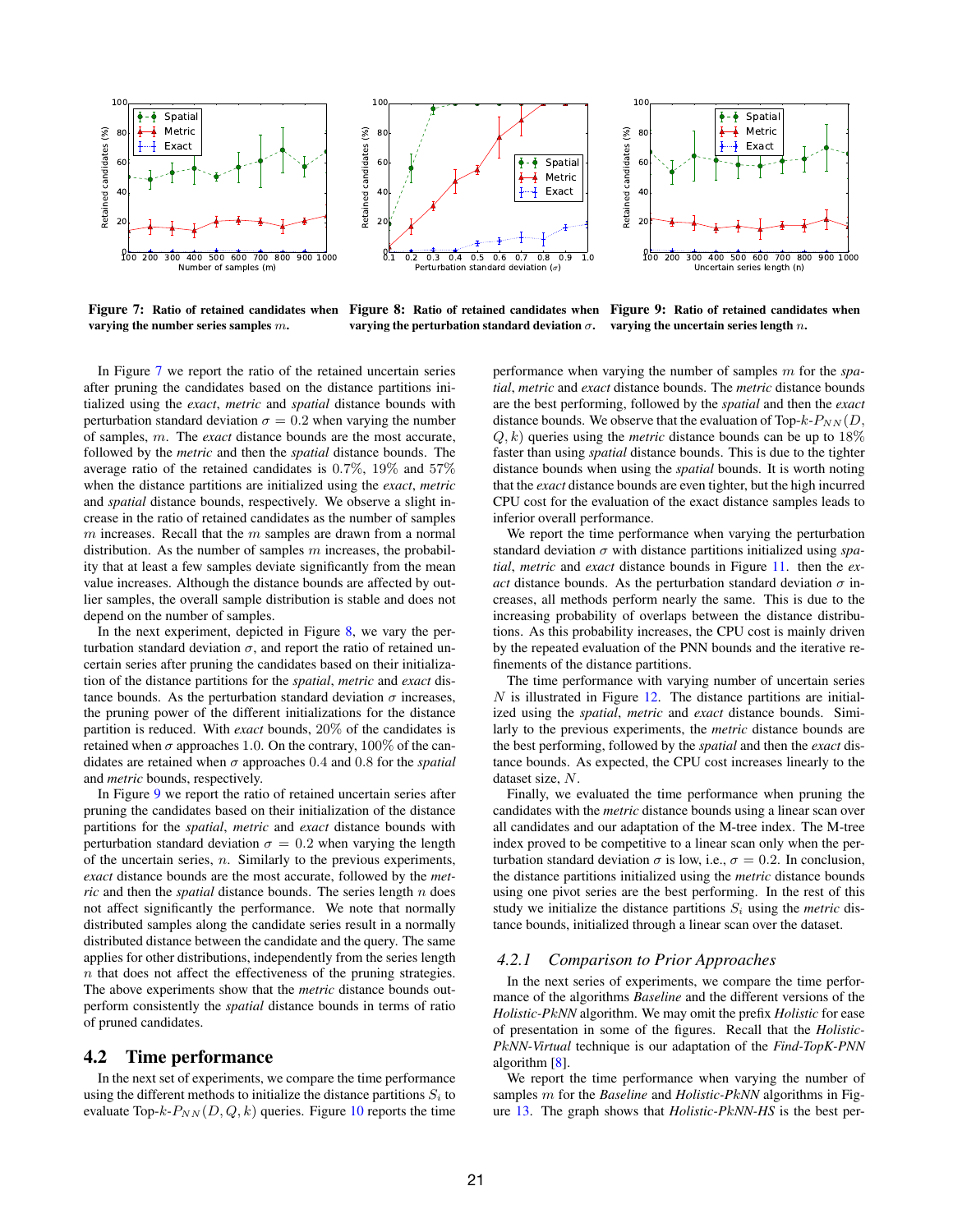

Figure 10: Time performance when varying Figure 11: Time performance when varying the number of samples m.



the perturbation standard deviation  $\sigma$ .



Figure 12: Time performance when varying the number of uncertain series N.







Figure 13: Time performance when varying number of samples m for *Baseline* and *Holistic-P*k*NN* algorithms.

Figure 14: Time performance when varying the perturbation standard deviation σ for *Baseline* and *Holistic-P*k*NN* algorithms.

Figure 15: Time performance when varying k for the *Baseline*, *Holistic-P*k*NN* and *Holistic-P*k*NN-Virtual* algorithms.

forming, while the *Baseline* approach performs the worst. We note that *Holistic-P*k*NN-HS* is up to two orders of magnitude faster then the *Holistic-P*k*NN-Virtual* algorithm. This is due to the larger number of iterations of the *Holistic-P*k*NN-Virtual* algorithm, that continuously increases the number of candidates until convergence. The larger number of iterations is associated with a larger, very CPU intensive, number of evaluations of the PNN probability bounds. The *Baseline* approach does not rely on pruning strategies to reduce the number of candidates. The distinct distance samples in  $Dist(Q, X_i)$  are used in the pairwise comparisons in the baseline algorithm. The incurred CPU cost is up to three orders of magnitude higher than that of the algorithms in the *Holistic-P*k*NN* family.

In the next experiment, we assess the time performance when varying the perturbation standard deviation σ for the *Baseline* and *Holistic-P*k*NN* algorithms. The results are reported in Figure 14 and show that *Holistic-P*k*NN-HS* is in general the best performing. The *Baseline* approach exhibits again the worst performance. The CPU cost of the *Baseline* algorithm is not affected by the properties of the perturbation, and is constant. We observe that the *Holistic-P*k*NN-Virtual* algorithm is the best performing when the perturbation standard deviation  $\sigma$  is lower than 0.2. An in-depth analysis of the execution revealed that a lower number of candidates is retrieved by the *Holistic-P*k*NN-Virtual* when the perturbation is sufficiently low. The reduced number of candidates is limiting the number of evaluations of the PNN probability bounds across all iterations in contrast to the *Holistic-P*k*NN-HS* algorithm.

We report our results on performance when varying the number k of retrieved uncertain series in Figure 15. *Holistic-P*k*NN* is the best performing. We observe that the *Baseline* approach determines

the exact PNN probability estimates for all candidates and the CPU cost incurred in the identification of the top- $k$  result set is negligible if compared to the computational cost of evaluating the PNN estimates. The *Holistic-P*k*NN* algorithm is more than one order of magnitude faster than the *Holistic-P*k*NN-Virtual* method when k is low.

We conclude by reporting the time performance when varying the uncertain series length n. The results in Figure  $16(a)$  show that *Holistic-P*k*NN* is the winner across the entire range of values, with a larger margin for the low range of series lengths. We observe that the incurred CPU time cost does not increase steadily as the series length  $n$  increases. An in-depth analysis of the execution traces revealed that, as  $n$  increases, the difference between the closest and the farthest distance samples increases. In other words, as the dimensionality  $(n)$  increases, the distance samples are spread in a wider region. This results in a lower probability of overlaps between the distance partitions, eventually resulting in less active candidates in  $X^*$  as reported in Figure 16(b). Fewer active candidates in  $X^*$  translate to fewer PNN probability bound estimates and fewer refinements of the distance partitions. We further note that the time required to determine the distance samples increases linearly to n. The resulting time performance is a combination of these two characteristics of the distance distributions.

Following the results presented in Section 4.1, we conclude that the *Holistic-P*k*NN-Virtual* algorithm combined with M-trees is expected to be the best performing only when the perturbation standard deviation is low. In general though, the *Holistic-P*k*NN-HS* algorithm using a linear scan to initialize the distance partitions  $S_i$ with *metric* distance bounds is to be preferred.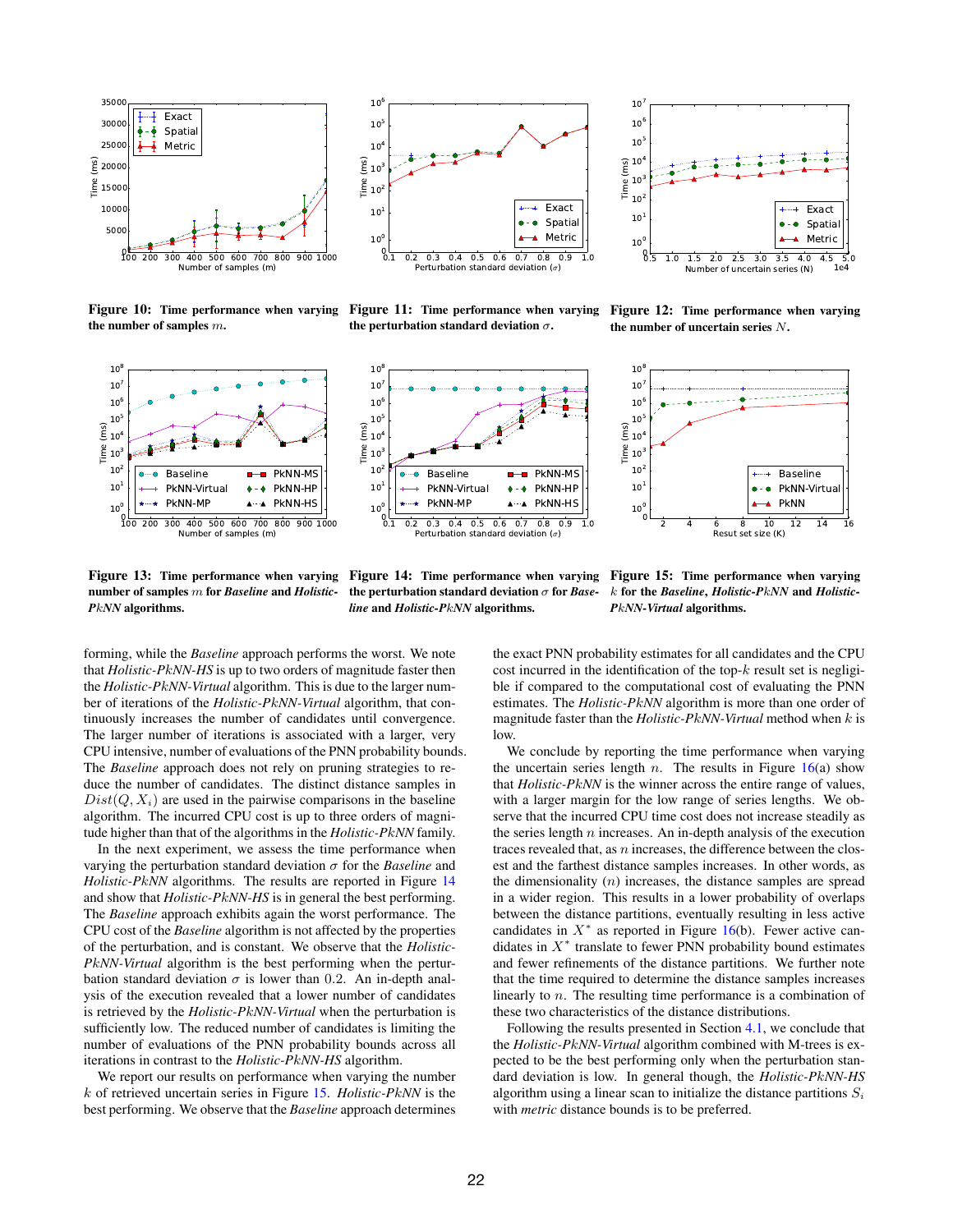

Figure 16: Graph (a) shows the time performance when varying the uncertain series length n for the *Baseline*, *Holistic-P*k*NN* and *Holistic-P*k*NN-Virtual* algorithms. Graph (b) reports the ratio of candidates in the active set  $X^*$  when varying the uncertain series length  $n$  for the *Holistic-P*k*NN* algorithm.



Figure 17: *Holistic-P*k*NN* time performance when varying the number of uncertain series  $N$  for (a) different levels of perturbation standard deviation  $\sigma$ , and (b) number of uncertain series samples  $m$ .

# *4.2.2 Scalability*

Finally, we report our results on scalability. Figure 17(a) shows the time performance for different levels of perturbation standard deviation  $\sigma$ , when varying the number of uncertain series  $N$  using the *Holistic-P*k*NN* algorithm. We observe that the incurred CPU cost for  $N = 10,000$  and perturbation standard deviation  $\sigma = 0.3$ is similar to the time performance for  $N = 100,000$  and perturbation standard deviation  $\sigma = 0.1$ . The size of the dataset N and the perturbation standard deviation  $\sigma$  are two parameters that affect significantly the time performance of the algorithm, and even relatively small datasets are challenging when a large fraction of the distance distributions overlap (i.e., when  $\sigma$  is large). Figure 17(b) shows the time performance of *Holistic-P*k*NN* for different configurations of the number of uncertain series  $N$  and samples  $m$ . The incurred time increases as  $N$  and  $m$  increase, with  $N$  being the most critical parameter.

These experiments show that *Holistic-P*k*NN-HS* can be used in practice for large datasets, even with a high perturbation standard deviation  $\sigma$  and number of samples m.

### 4.3 Quality results

In this section, we report our results on the classification accuracy defined in Eq. 10 on synthetic and real datasets constructed to evaluate the accuracy. Figure  $18(a)$  reports the accuracy for methods DUST, *Euclidean-Avg* and Top- $k-P_{NN}(D, Q, k)$  on a synthetic dataset, where the uncertain series are obtained by perturbing the query series with an increasing standard deviation  $\sigma'$ . As the perturbation increases, the accuracy for DUST and *Euclidean-Avg* deteriorates, while Top- $k-P_{NN}(D, Q, k)$  manages to maintain a high accuracy. In Figure 18(b), we present our results on 45 real datasets.



Figure 18: Accuracy when (a) varying the NN perturbation standard deviation  $\sigma'$ , and (b) varying the perturbation standard deviation  $\sigma$ .

The experiment shows the accuracy by varying the perturbation standard deviation  $\sigma$  for the NN classifier defined using the algorithms DUST, *Euclidean-Avg* and Top- $k$ - $P_{NN}(D, Q, k)$ . We observe that, as the perturbation standard deviation increases, the top-1 probable nearest neighbor formulation is more accurate than the DUST and *Euclidean-Avg* algorithms. The DUST algorithm requires to know the exact value distribution at each time-stamp. In our experiments we assume the normal distribution whose parameters are estimated from the samples. Moreover, DUST uses lookup tables of predetermined probability estimates to make the algorithm tractable. The errors due to these approximations cause the DUST algorithm to perform worse than the *Euclidean-Avg* method.

# 5. RELATED WORK

The problem of modeling, querying and mining uncertain data has been investigated extensively in recent years [4, 13]. At the same time we have witnessed an increased interest in data series management and processing [32, 23, 22, 9], related to data produced by sensors, or scientific experiments.

The "possible worlds" model [2] formalizes uncertainty by defining the space of the possible instantiations of the database. Instantiations must be consistent with the semantics of the data. For example, in a spatio-temporal database there may be two distinct possible trajectories representing the uncertain trajectory of a moving object, but an object cannot be in two different locations at the same time. In the context of time series databases, a series can be formalized as a point in a high-dimensional space with correlated dimensions. An uncertain series can then be represented by enumerating its possible instantiations under the "possible world" semantics. Prior works on uncertain time series [27, 31, 7] introduce the additional assumption of independence across different timestamps. Nevertheless, temporal correlation is a a well known property of time series data and ignoring it may lead to erroneous results. The interested reader can find an analytical and experimental comparison of the aforementioned methods in [14].

The evaluation of top- $k$  probable nearest neighbor queries on uncertain data is a well recognized problem, that can be tracked back to the seminal work of Cheng et al. [12]. Subsequently many different formulations of "nearest neighbor" in uncertain data have been proposed [20, 29, 21]. A detailed review of the state of the art can be found in  $[18]$ . In  $[12]$ , the authors dissect the processing of NN queries in four steps: projection, pruning, bounding and evaluation. The projection phase returns the regions bounding the object uncertainties, the pruning phase removes from the list of candidate objects with zero probability of being the NN, and finally the bounding and evaluation phases refine the probability bounds until the NN object is identified. The traits of this four-step approach